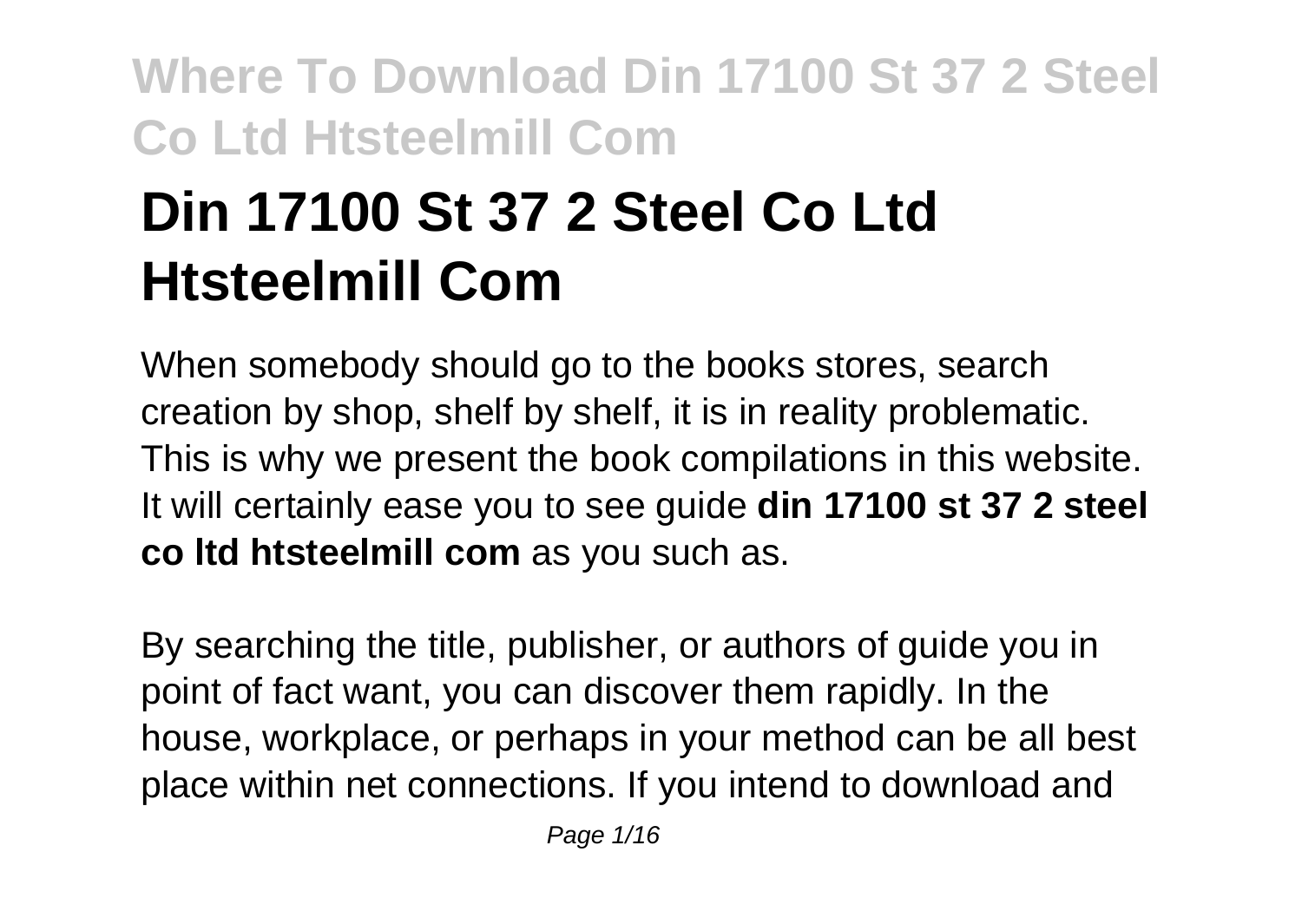install the din 17100 st 37 2 steel co ltd htsteelmill com, it is agreed simple then, previously currently we extend the colleague to buy and create bargains to download and install din 17100 st 37 2 steel co ltd htsteelmill com fittingly simple!

St 37-2 steel,DIN 17100 St 37-2 steel steel plate DIN 17100 St37-2/St37-3 steel plate Mechanical Properties din 17100 equivalent ST44.2/DIN 17100 St 37 2/DIN 17172 chronologie/din en 10025 S275 JR

st 37.2 equivalent/st 37-2/st 37.2 steel equivalent/st 37.2 equivalent astm

Evidence for VA Claims: What you need and how to find it ENNEAGRAM \u0026 STRESS || TYPE 2 2013 Prime DIN St 37 Hot Rolled steel price per ton for building **Wings of All 9** Page 2/16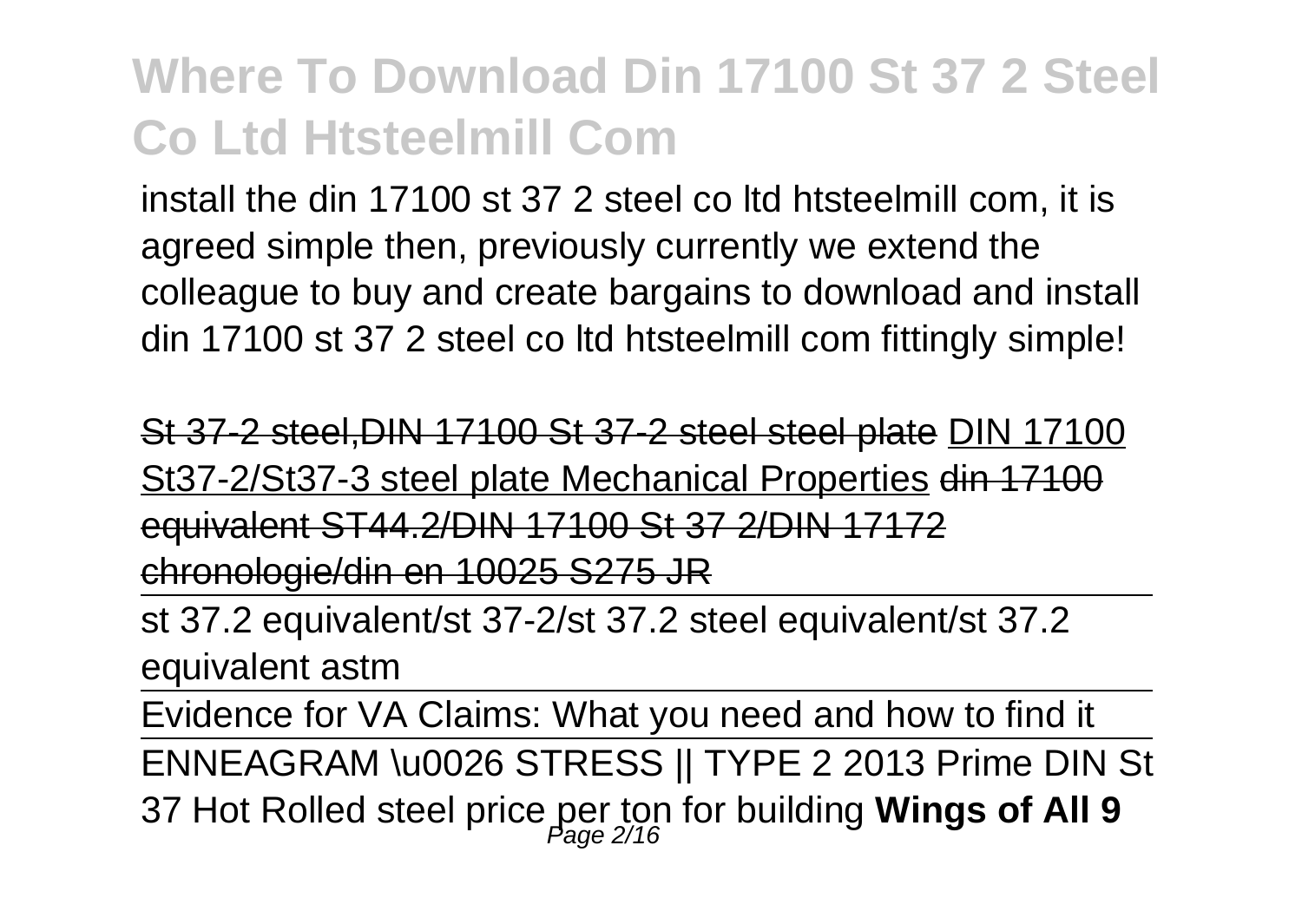**Enneagram Types | Your Enneagram Coach** Material ST37 + ST52 Incapacitating Episodes: The Main Factor in VA Disability Ratings ENNEAGRAM \u0026 WINGS || TYPE ONE Paul Lusk post-game UNI 48 Missouri St. 37 - 2/5/13 ????? ??????????? ???? ????? ????? ????????? ??????

?????? ?????? ??????? ??? ??????? ?? Figuring out your

Enneagram type in three questions **Steel: classic vs.**

**Trochoidal milling (ST37)**

Enneagram Types Under Quarantine

ENNEAGRAM \u0026 STRESS || TYPE 5The 9 Enneagram

Personality Types Explained - Ian Cron ENNEAGRAM \u0026 STRESS II TYPE 1

ENNEAGRAM Type 5 | Annoying Things Fives Do and Say **ENNEAGRAM \u0026 STRESS || TYPE 9** ENNEAGRAM Page 3/16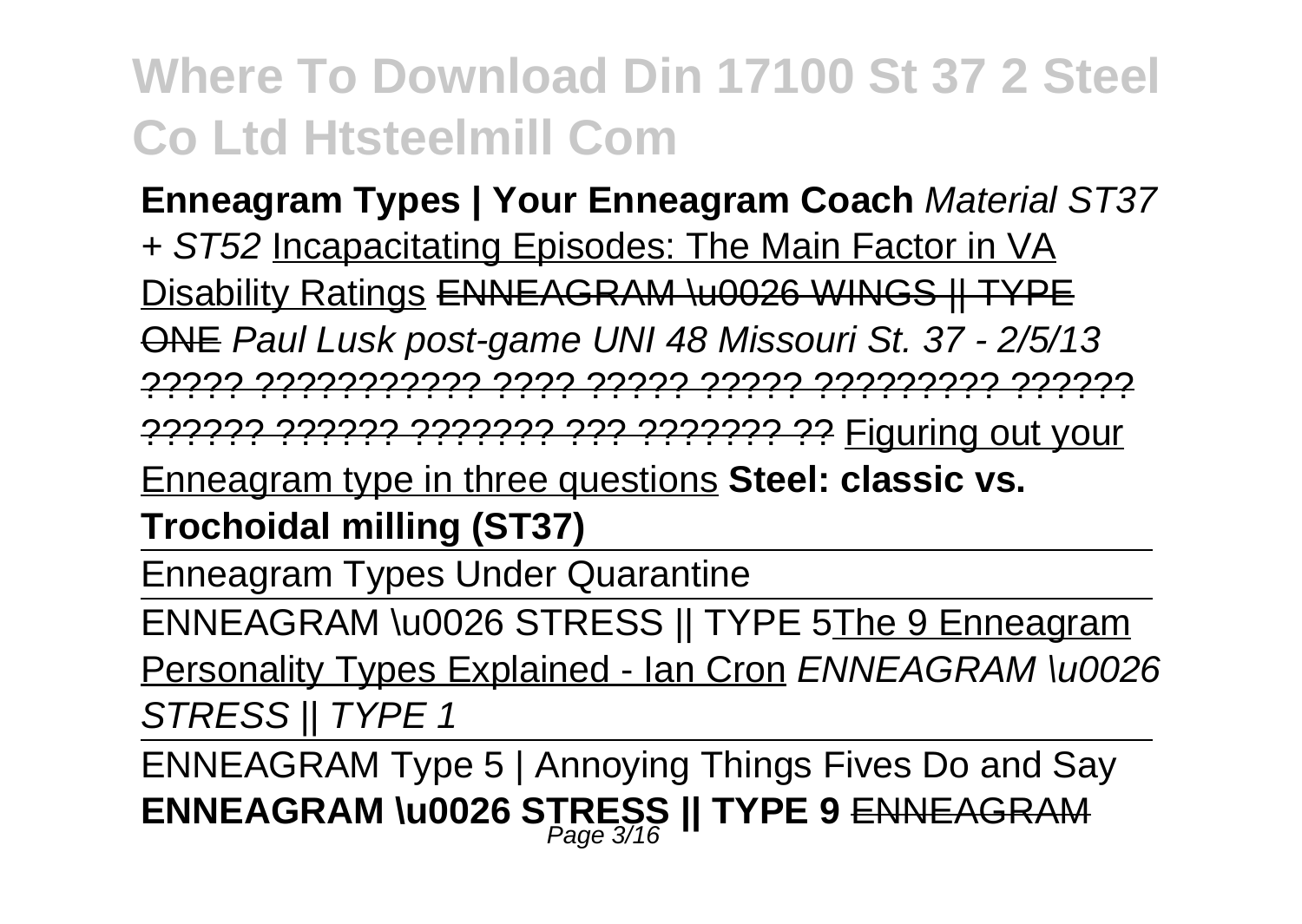\u0026 STRESS || TYPE 7 Direction of Growth All 9 Enneagram Types | Your Enneagram Coach

st-37 material equivalent/st37 material properties/st37 steel mechanical propertiesASTM carbon steel plate Q235?Q275?Q345?SS400?St37 Lay Statements \u0026 Buddy Statements: How to fill the gaps in your VA claim New Commonwealth Integrity Commission Bill is 'not beyond improvement' Oak Grove 11/01/2020 – Dr. Murrill "Encore Video – I Am The Bread Of Life" John 6:35"

Presumptive VA Benefits for Diabetes | Agent Orange and **More** 

5 Ways to Establish Service Connection | VA Benefits!Din 17100 St 37 2

St 37-2 steel plate/sheet is in DIN 17100 standard, the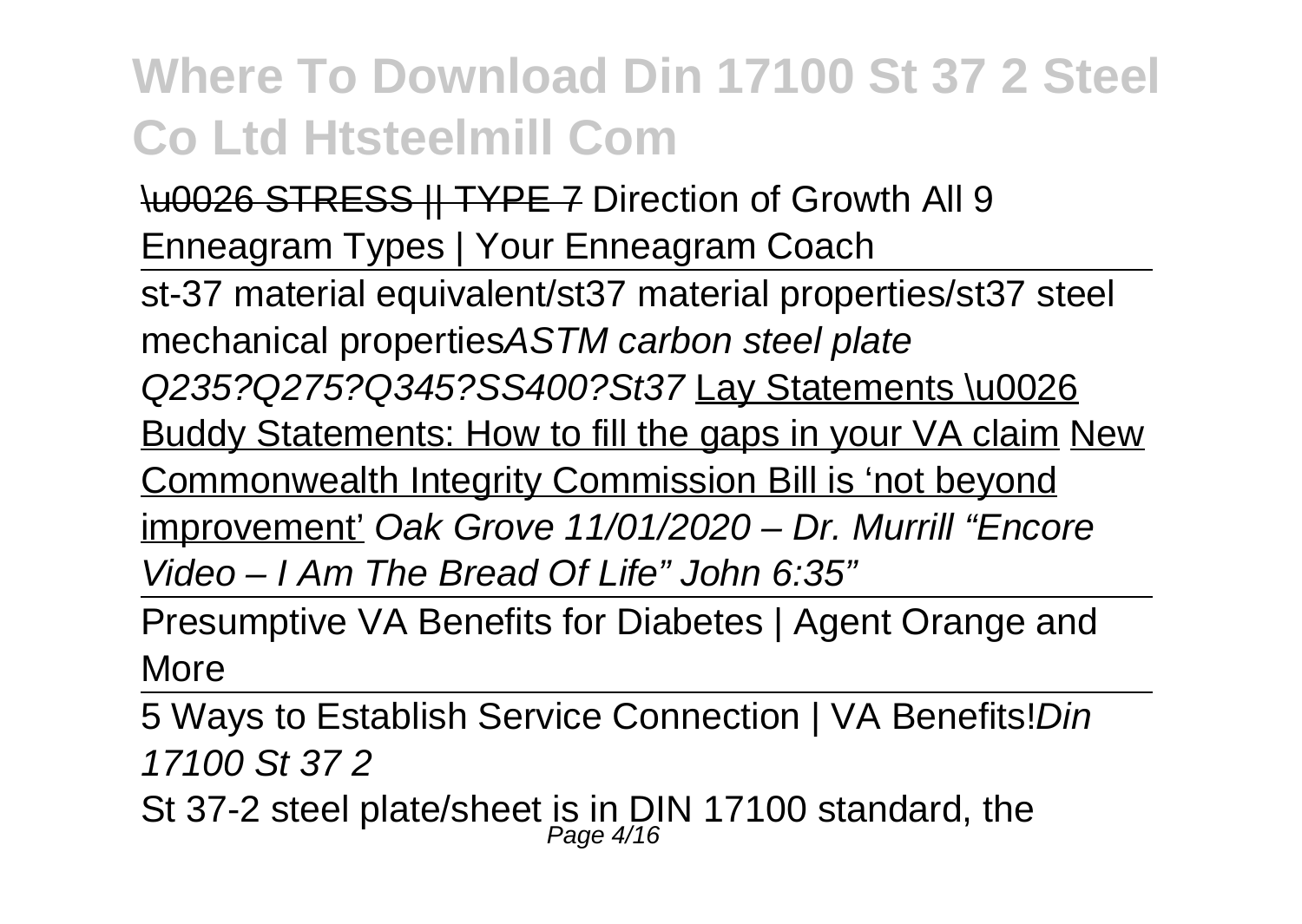material number is 1.0037. The equivalent grade of St 37-2 steel are EN 10025 EN 10025, NFA 35-501 E 24-2, UNI 7070 Fe 360 B, BS 4360 40 A, ASTM A 283 C – A 570 Gr. 33. DIN 17100 St 37-2 steel chemical composition %:

DIN 17100 St 37-2 steel - Co., Ltd. DIN 17100 St37-2 Steel (1.0037 Material) St37-2 steel (1.0037 material) is an unalloyed structural steel grade complies with DIN 17100: 1980 and has been discarded since 2004. According to German standard DIN 17100, St37 steel is divided into St37-2, USt37-2, RSt37-2 and St37-3.

1.0037 Material St37-2 Steel Equivalent, Composition ... St 37-2 steel plate/sheet is in DIN 17100 standard, the Page 5/16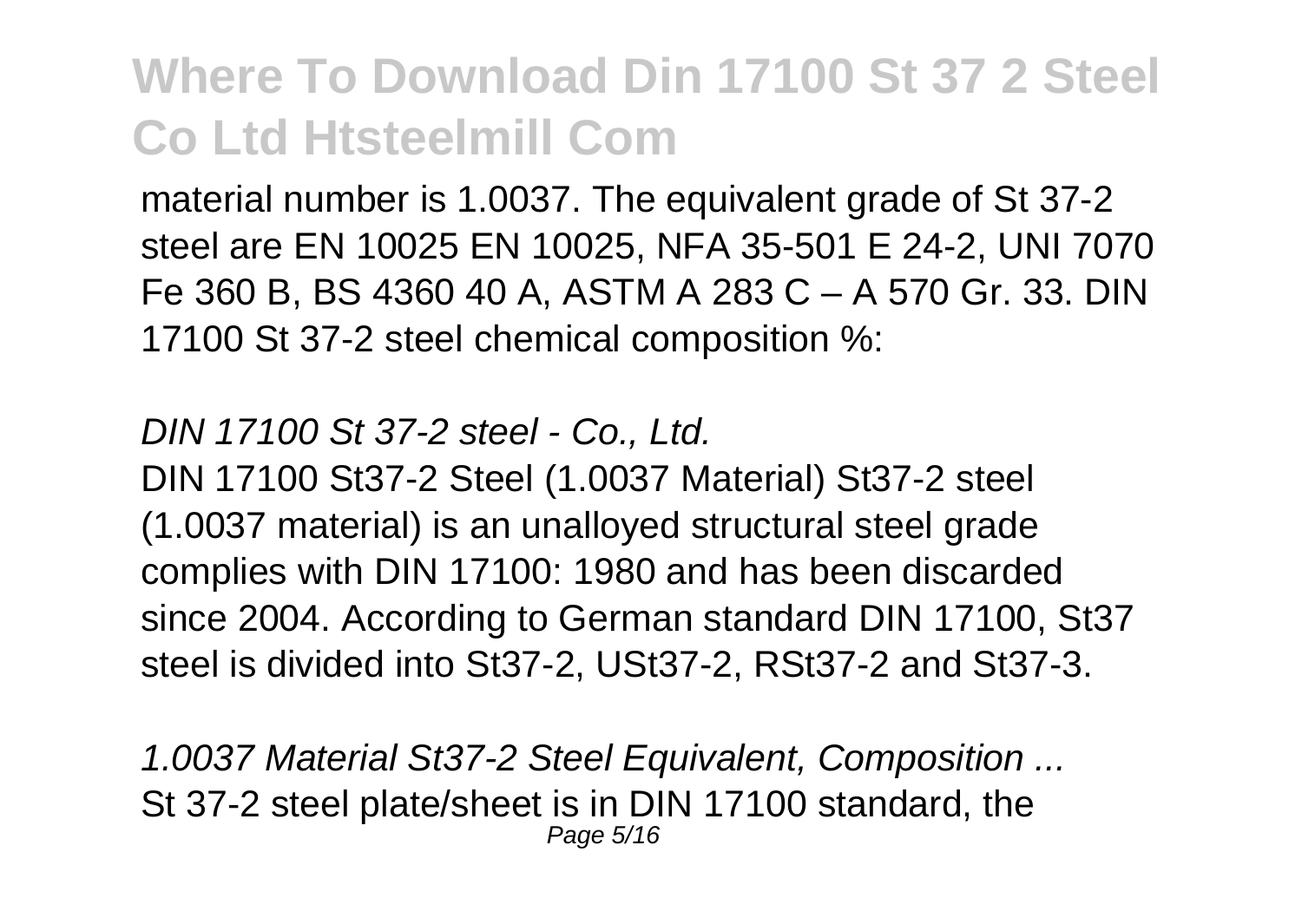material number is 1.0037. The equivalent grade of St 37-2 steel are EN 10025 EN 10025, NFA 35-501 E 24-2, UNI 7070 Fe 360 B, BS 4360 40 A, ASTM A 283 C - A 570 Gr. 33. DIN 17100 St 37-2 steel chemical composition %:

DIN 17100 St 37-2 Steel | Structural Steel | Steel Din 17100 St37-2 is the most common steel grade in common carbon structural steel.Xinsteel export about 50 thousands tons St37-2 each month to middle east for making oil tanks there.When delivery these steel plate St37-2,our mill would issued original mill test certificates for each plate which including the heat number,batch number,dimension,quantity,chemical composition,mechanical

property and heat treatment if required when ordered and Page 6/16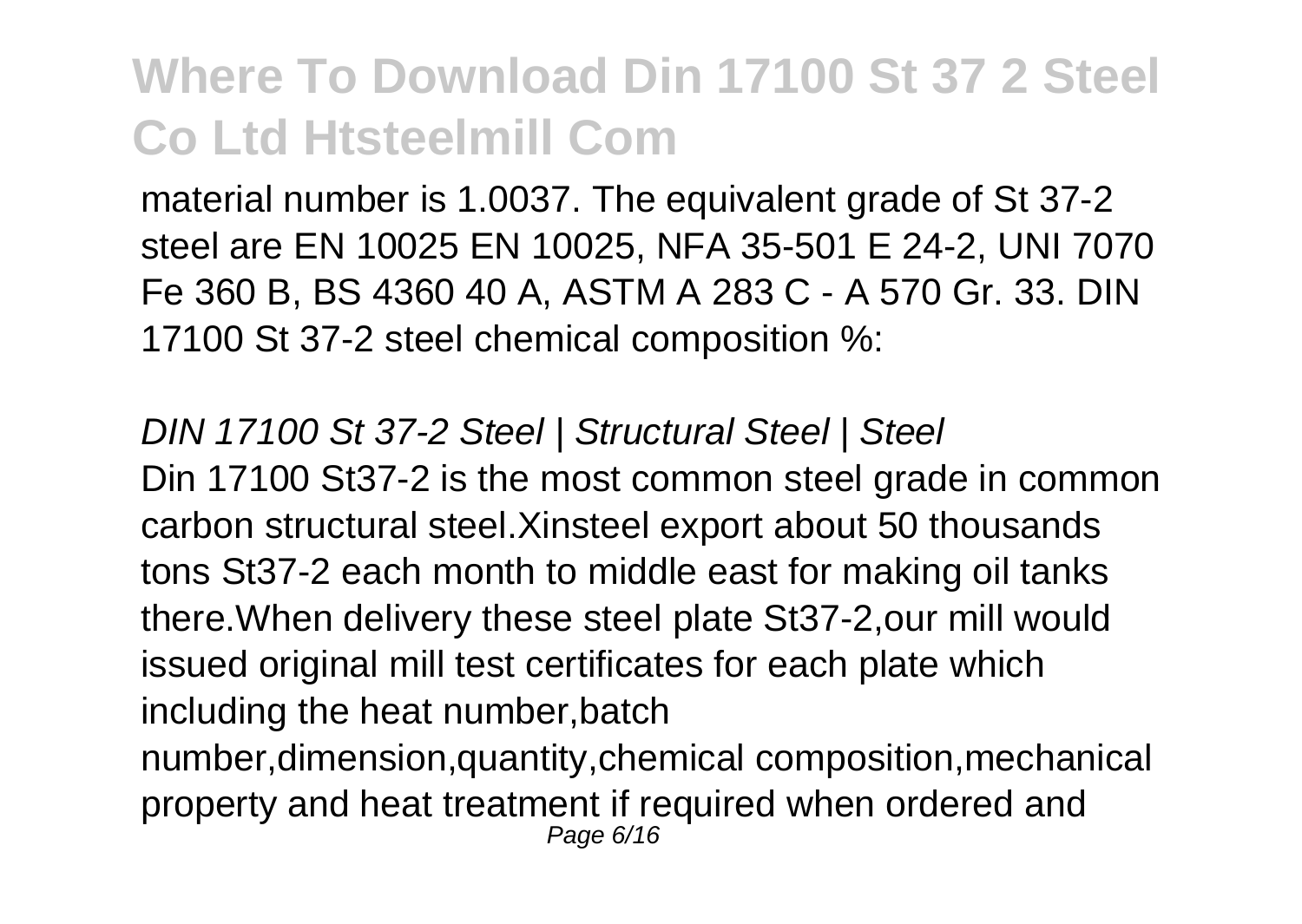other technical.

#### St37-2,St37-2 STEEL,St37-2 PLATE

DIN 17100 ST37-2 Grade, ST37-2 steel plate Gangsteel is specialized in supplying DIN17100 steel plate in ST37-2. For more information of ST37-2 steel plates, please check them in following: Chemical composition % of the Product analysis of grade ST37-2 (1.0037)

DIN 17100 ST37-2 Grade, ST37-2 steel plate\_\_Steel **Supplier** din 17100 steels for general structural purposes din st33 st37.2 ust37.2 st37.2 st37.3 st44.2 ...4 1.0570.1 0050.1 0060 1.0070 1.0632 1.0542 1.0532 1.0841 1.0116 1.0114 1.0112 Page 7/16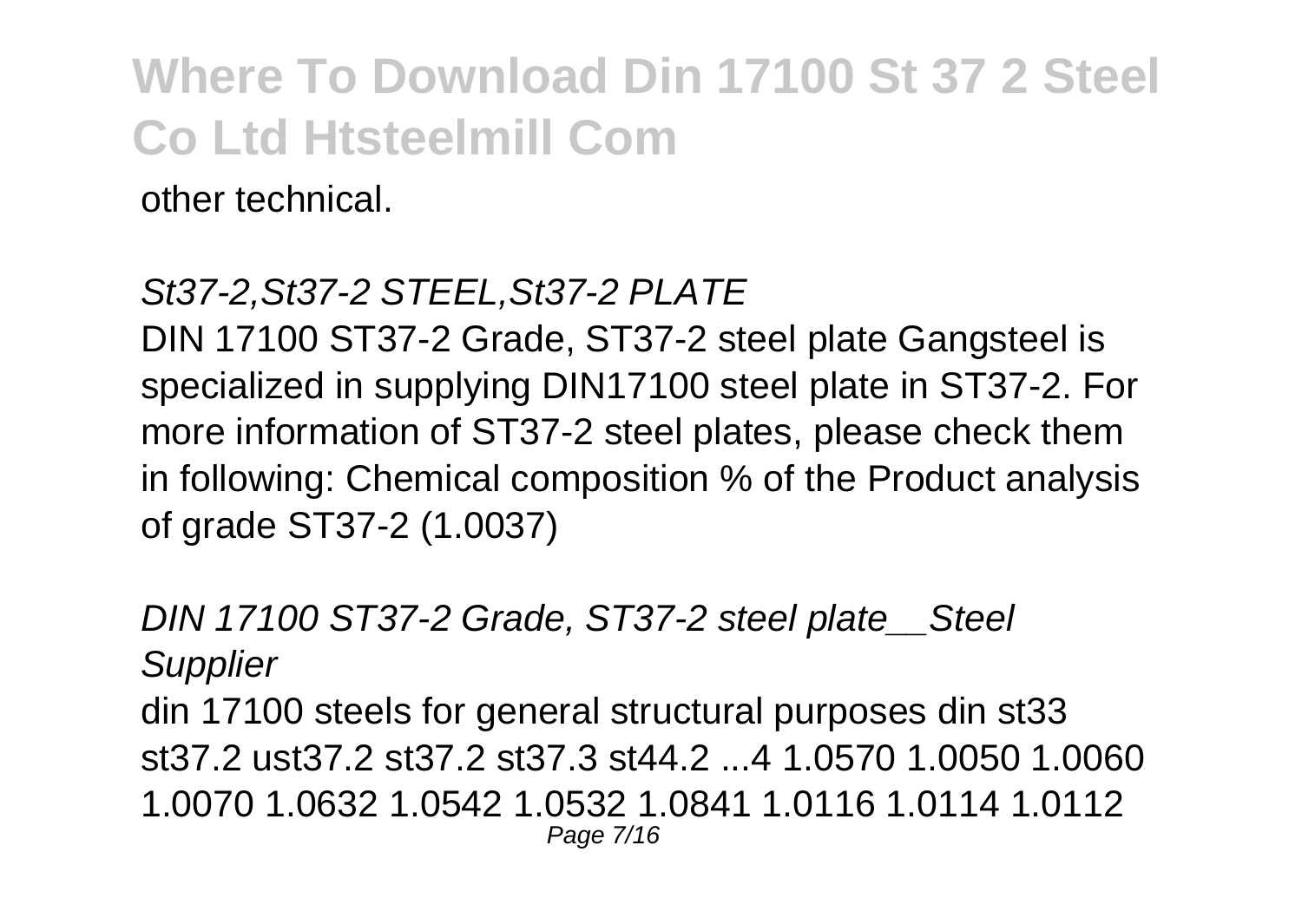1.0033 din17100 5)In the case of steels suitable for bright drawing according to Table 3 the following gulde vatues for the carbon content can be

#### DIN 17100 STEELS FOR GENERAL STRUCTURAL PURPOSES (DIN17100)

DIN 17100 Grade classification and chemical composition of the steels. Steel grade: Type of Deoxidation: Chemical composition in % by wt. Ladle analysis : Additional Nitrogen combining elements(e.g.at least 0.02% A l total) Chemical Composition in % by wt. Sample Analysis: Steel Grade: code # Material Number: C: P: S: N: C: P: S: N: for Product thickness in mm : for product thicknesses in mm ...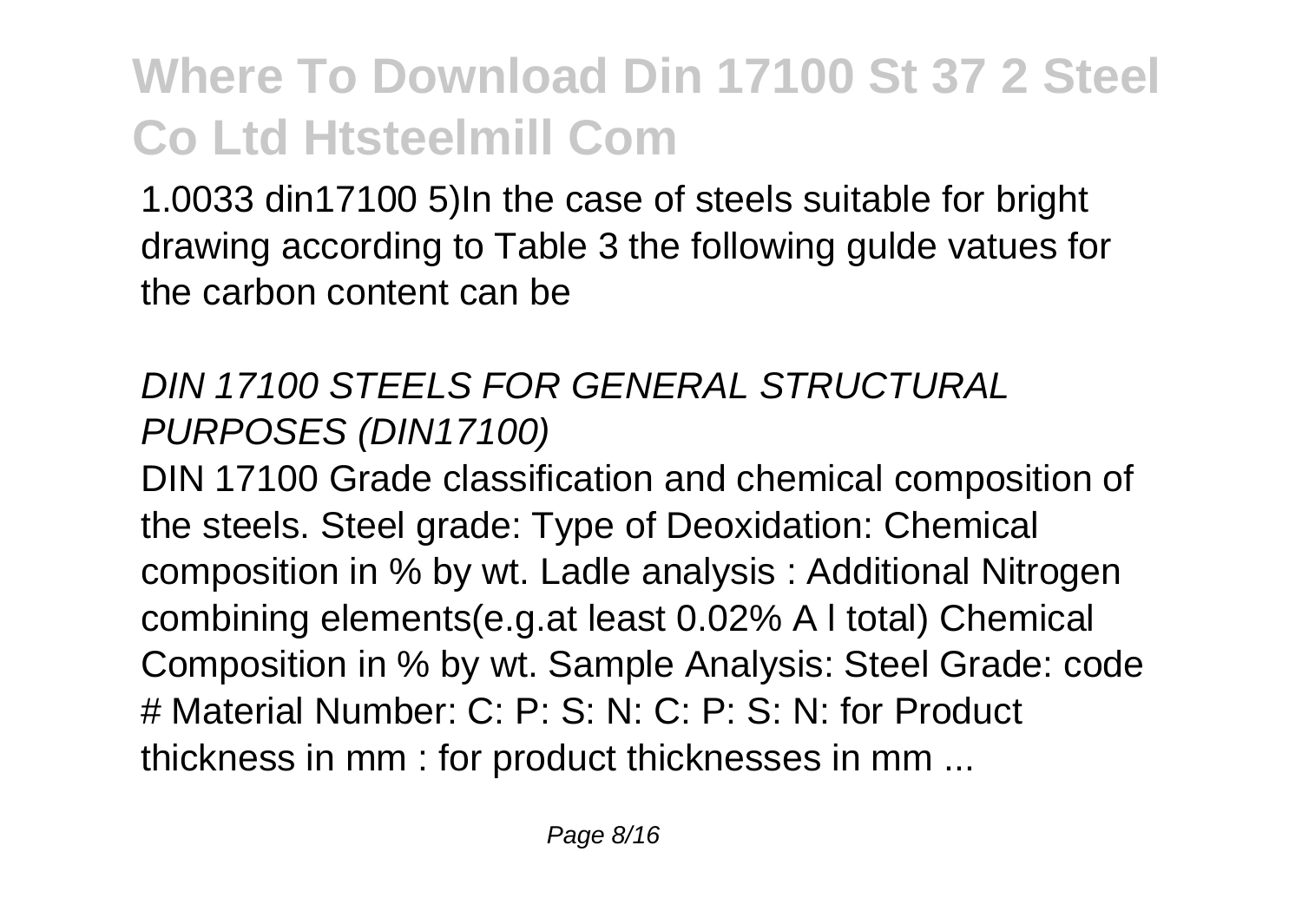MEsteel - Qualities German DIN 17100 Carbon Steel 0.30% C for Z St 50-2, 0.40% C for ZSt 60-2, 0.50% C for Z St 70-2 Maximum 0.24% C for steels KSt 52-3 and RoSt 52-3 according to Table3 Table 2. Mechanical and technological properties of the steels in the as-delivered condition and/or condition of treatment according to Section 8.4.1.2 Mechanical and technological properties 1)

#### DIN 17100 STEELS FOR GENERAL STRUCTURAL PURPOSES

Nach der deutsche Norm DIN 17100 wird St37 Stahl in St37-2, USt37-2, RSt37-2 und St37-3 unterteilt. Werkstoff St37 neue Bezeichnung ist S235, und St37-2 neue Bezeichnung ist S235JR (1.0038), der neue Norm ist EN Page 9/16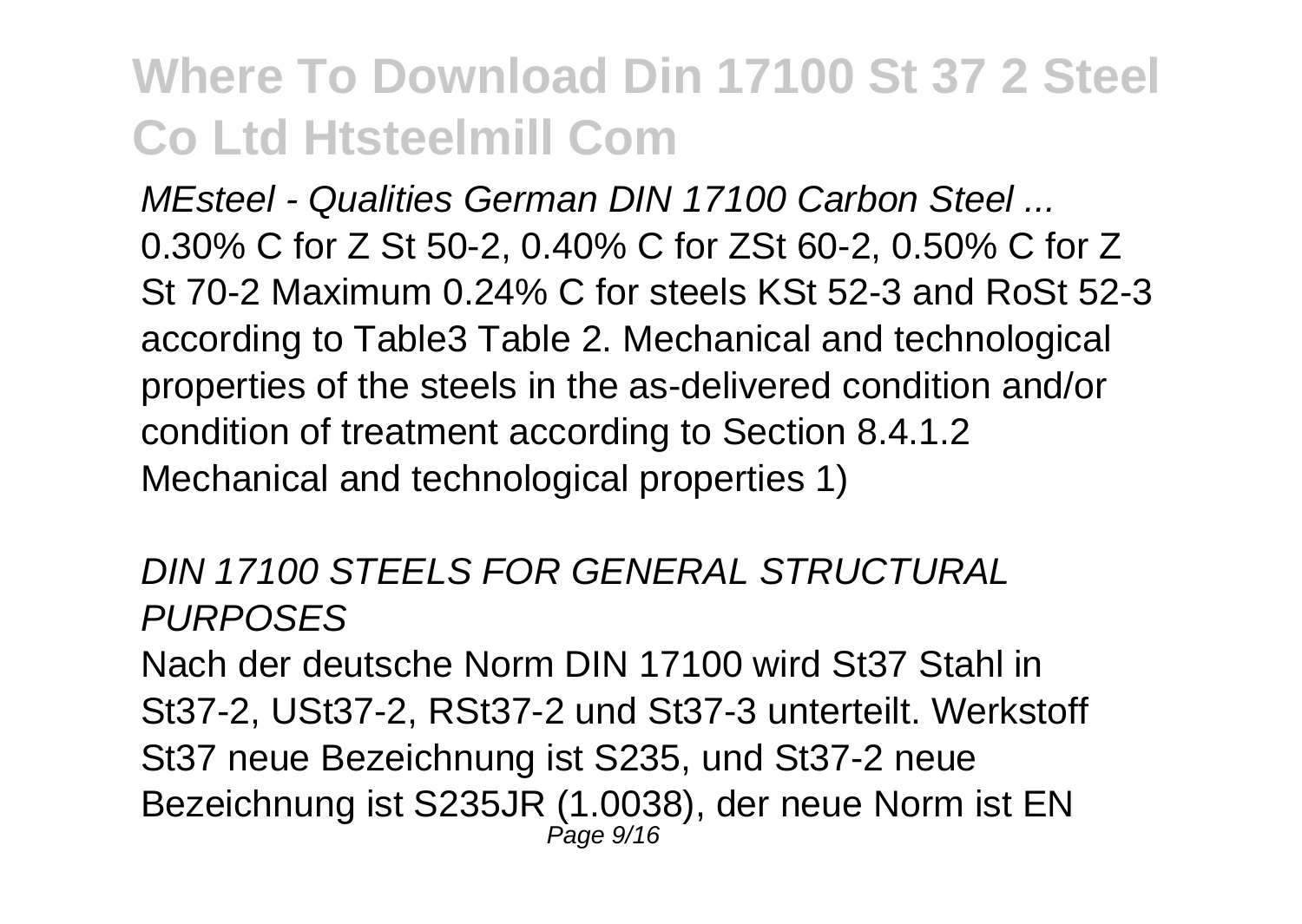10025-2: 2004. Werkstoff St37 Datenblatt Das Werkstoff St37 datenblatt und die technischen Daten finden Sie in den folgenden Tabellen.

Stahl St37-2 Datenblatt Werkstoff 1.0037 Neue Bezeichnung ...

DIN 17100 1.0035 St – 33 A 33 Fe 310-0 1.0037 St 37-2 E 24-2 Fe 360 B 1.0116 St 37-3 A 284Gr.D/A 573Gr.58 A 570 Gr.36C/A 611Gr.C F 24-3 / F 24-4 Fe 360 D1 FF 1.0044 St 44-2 A 570Gr.40 E 28-2 Fe 430 B FN 1.0144 St 44-3 A 573Gr.70/A 611Gr.D F 28-3 / F 28-4 Fe 430 D1 FF 1.0570 St. 52-3 E 36-3 / E 36-4 Fe 510 D1 FF 1.0050 St 50-2 A570Gr.50/A 572Gr.50 A 50-2 Fe 490-2 FN 1.0060 St 60-2 A 572Gr.65 A ...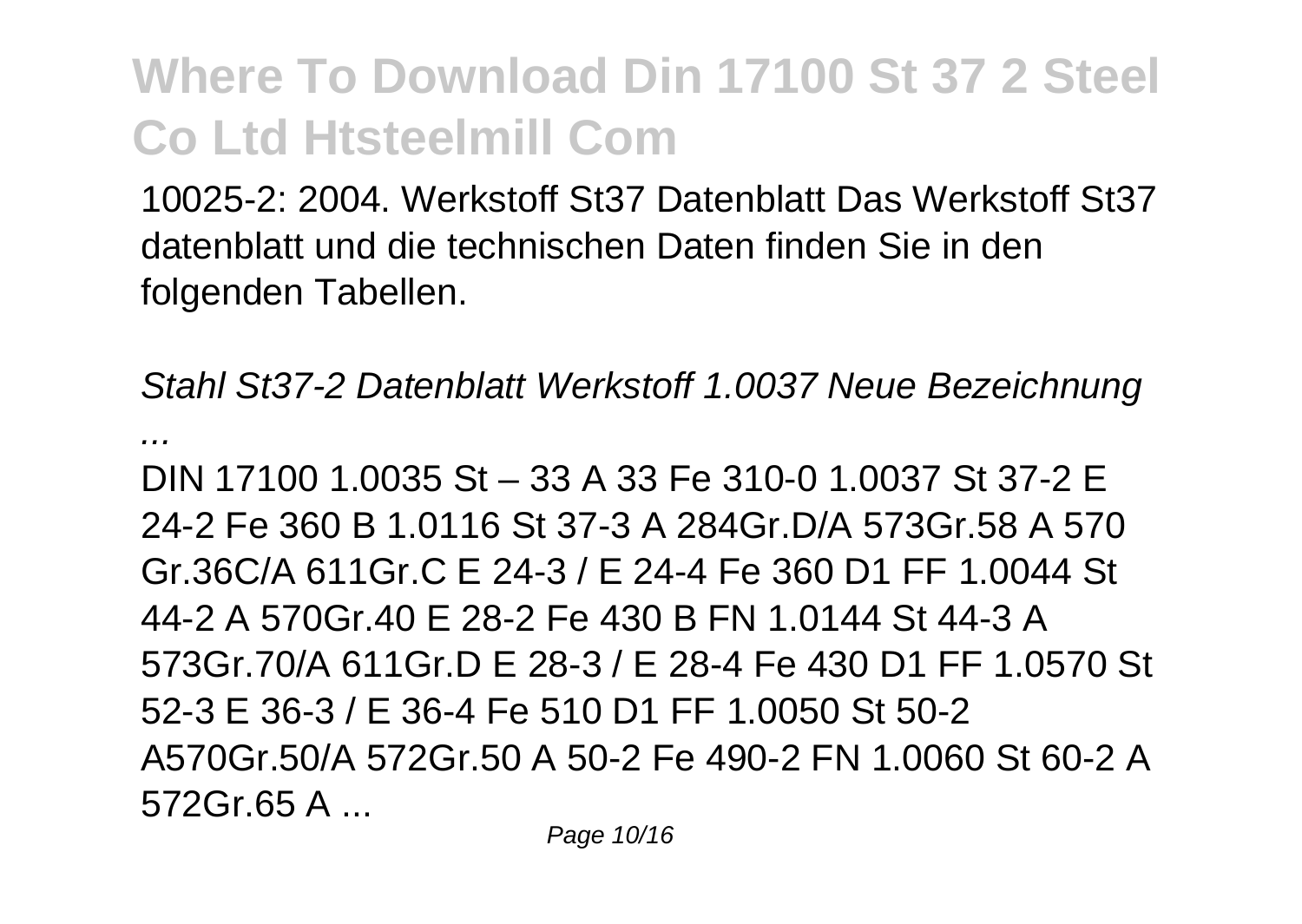#### AÇOS – TABELA DE EQUIVALÊNCIA

St37-2 (Germany, DIN, WNr ) - European (EU, EN) and wordwide Steel equivalent grades These comparison table is only intended as an indication of the closest khown equivalent grades. The source standarts should always be checked for the specific purpose for each material, in case of doubt Buy, sell, suppliers search product St37-2 on-line

St37-2 (DIN, WNr) - Worldwide equivalent grades DIN 17100 Bright Round Bars, ST37-2 Round Bar Manufacturer, ST37-2 Round Bars Stockists, ST37-2 Forged Round Bar, ST37-2 Steel Round Bar Exporters, ST37-2 Steel Round Bar in Shanghai, ST37-2 Mild Steel Round Bars. Page 11/16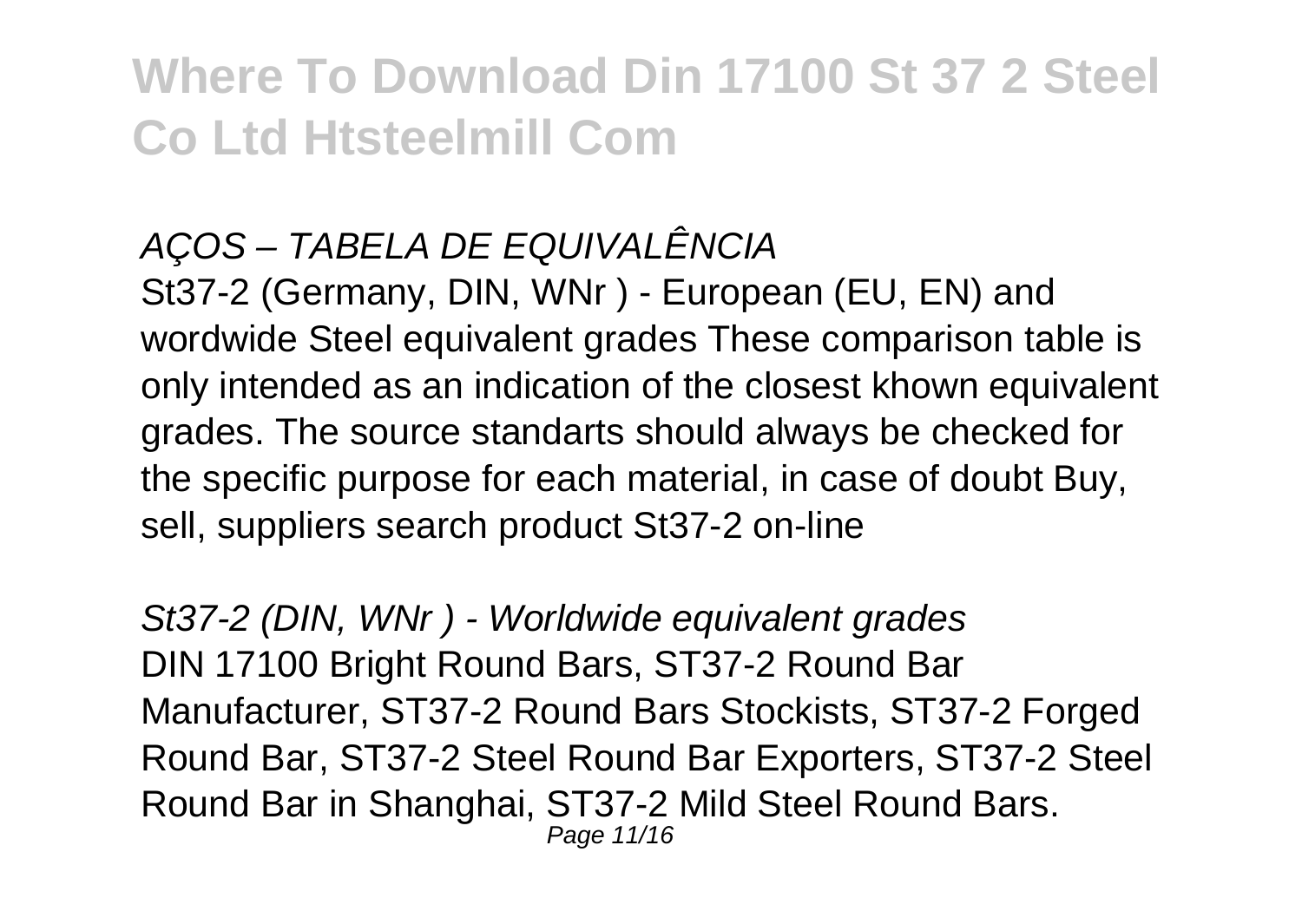Table Of Contents. What is ST37-2 Round Bar ? Specification for ST37-2 Round Bar Equivalent Grades of ST37-2 Round Bars Chemical Properties of ST37-2 Round Bar Mechanical Properties ...

ST37-2 (DIN 17100) Round Bars manufacturer, exporter According to German standard DIN 17100, St52 steel is divided into St52-3U (1.0553) and St52-3N (1.0570 material). St 52 material new designation is S355, St52-3 new name is S355J2 (1.0577), St52-3 U new designation is S355J0 (1.0553), and St52-3 N new name in EN 10025: 1993 is S355J2G3, DIN 17100 has been replaced by EN 10025-2: 2004.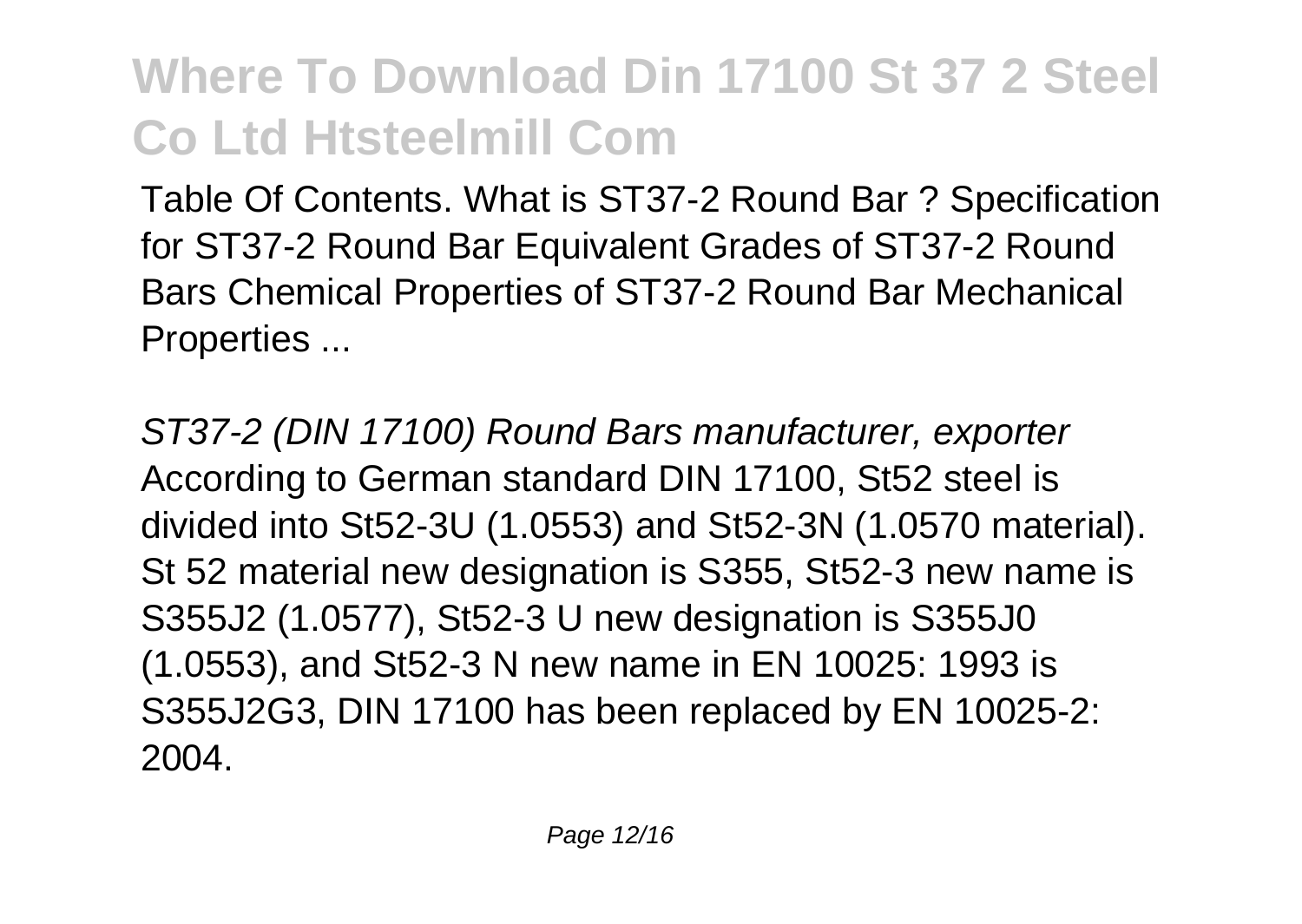1.0570 Material St52-3 Steel Equivalent, Properties ... DIN 17 100 ( 1980 ) St 37 - 2 (t>25)1) - - 0.065 0.060 St 52 - 3 All t1) t < 30 0.22 S N Cu OTHER ELEMENTS % Lo=5.65\*?So BEND TEST IMPACT TEST Yield Point min Tensile Strength Elongation min Angle Inside radius Temp Absorbtion energy min TYPE STANDARD GRADE thickness : t CHEMICAL COMPOSITION ( max ) TENSION TEST C Si Mn P . Title: 1479&3101.xlsx Author: supaporn.p Created Date: 8/26/2008 2

TENSION TEST Yield Point Tensile Strength Elongation ... St37.3 steel in steel standard DIN 17100 which applies to steel sections (including wide flange beams),steel bars,wire rods,flat products such as steel strip,steel plate,steel wide Page 13/16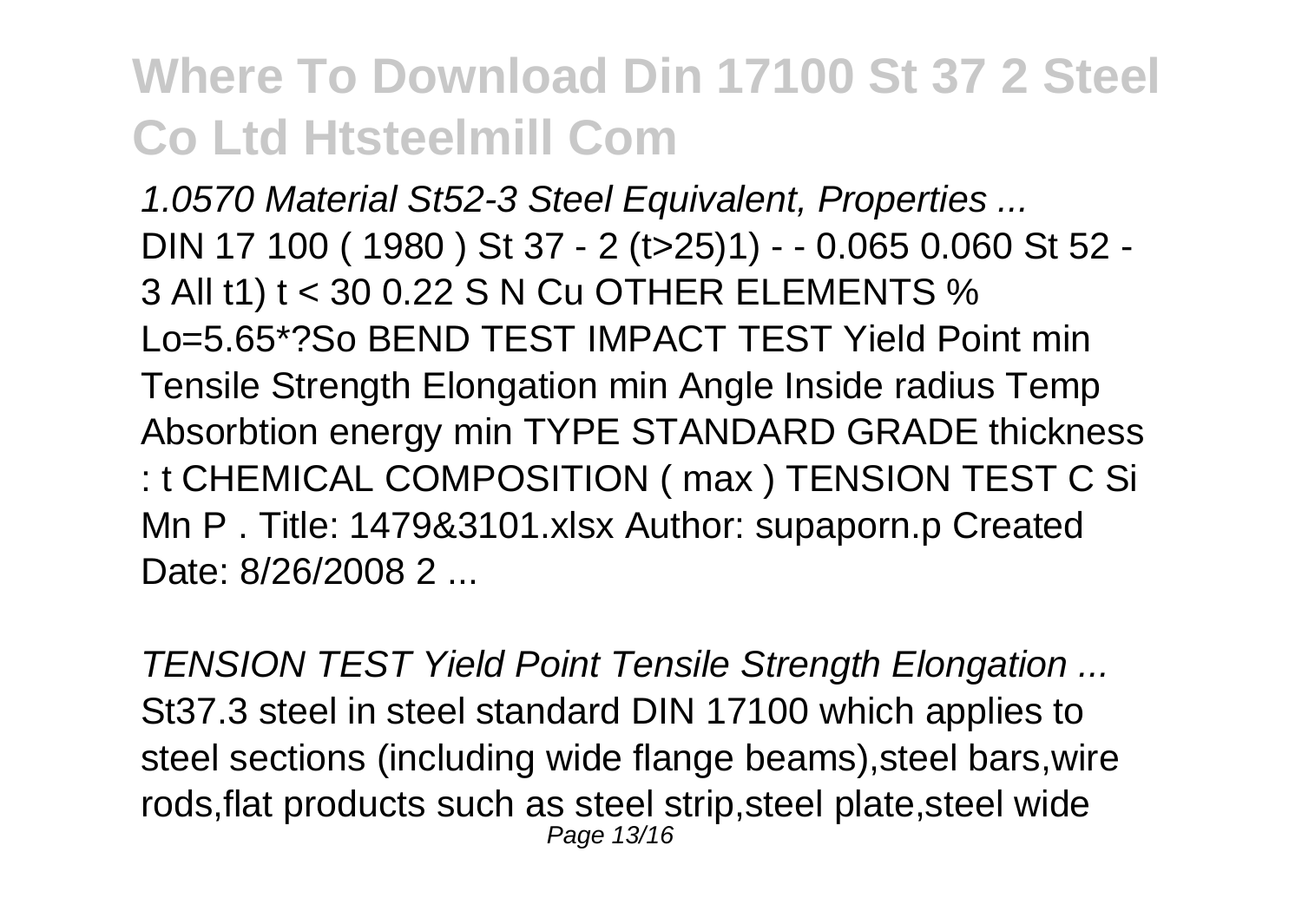flats,seamless and welded steel pipes,square and rectangular hollow sections,forgings and semi-finished products in the general structural steels which are delivered in the hot formed or normalized condition after ...

#### St37-3,St37-3 STEEL,St37-3 PLATE

DIN 17100 RST37-2 carbon steel plates are common structural steel treated by sedation. The R in RST37-2 grade means killed steel, ST is short for Stahl, which means common structural steel. The average tensile strength of DIN 17100 RST37-2 carbon steel plates is 37kgf/mm^2.

DIN 17100 RST37-2 carbon steel plates - BBN Steel din 17100 steels for general structural purposes din st33 Page 14/16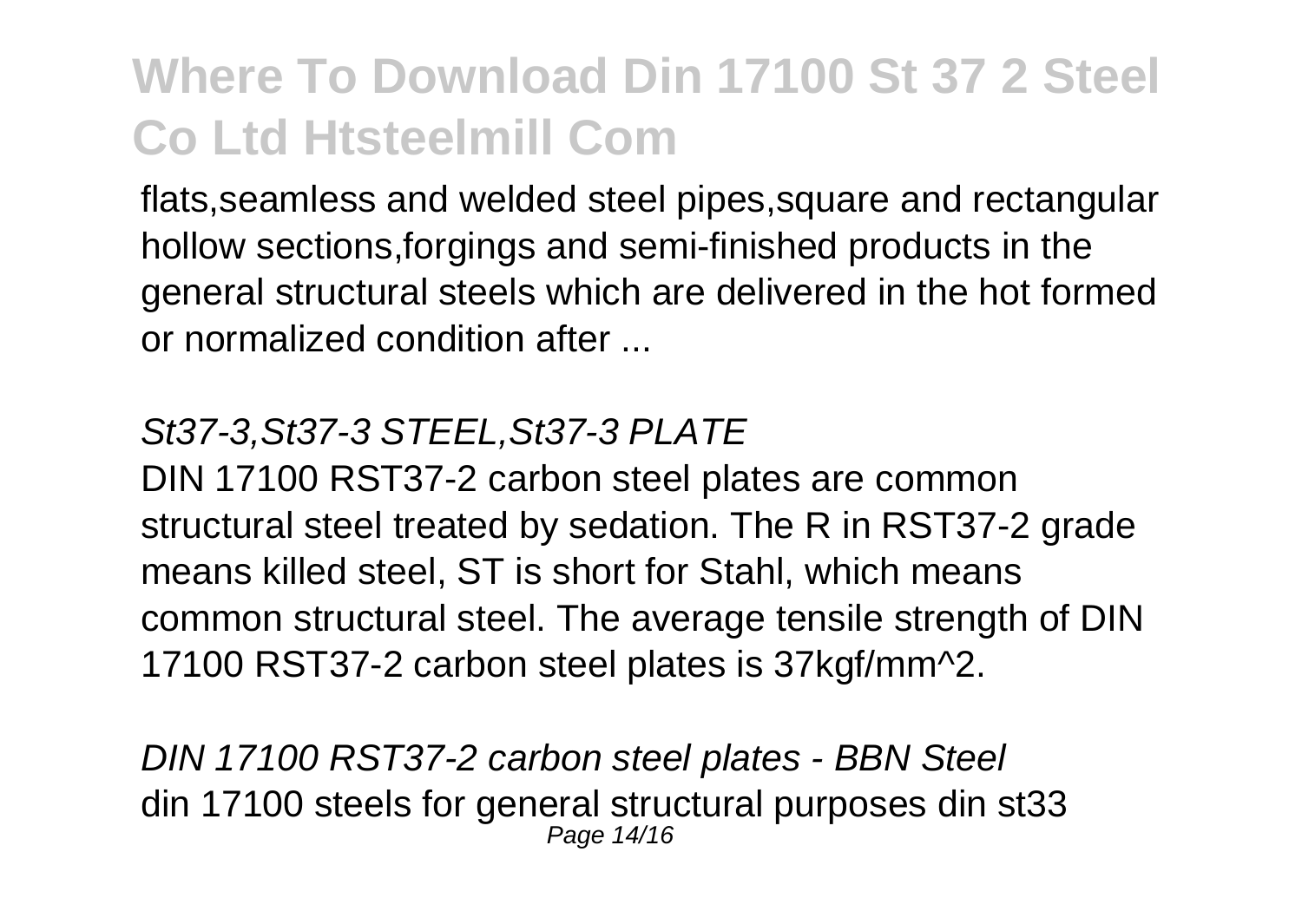st37.2 ust37.2 st37.2 st37.3 st44.2 st44.3 st52.33 st Page 3 3 )The content may not exceed 0 .55%Si and 1 .60% Mn in the ladle analysis or 0 .60%Si and 1 .70% Mn in the sample analysis.

DIN 17100 | Rolling (Metalworking) | Carbon EN 10025 : 1995 EN 10025-2 : 1995 EN 10025 : 1990 DIN 17100 NFA 35 501 UNI 7070 SS14 JISG E295 1.0050 Fe 490-2 St 50-2 A 50-2 Fe 490 15 50-00/01 SS500 E335 1.0060 Fe 590-2 St 60-2 A 60-2 Fe 590 16 50-00/01 E360 1.0070 Fe 690-2 St 70-2 A 70-2 Fe 690 16 55-00/01 Germany Italy United Kingdom China Japan U.S.A.

TABELLA DI COMPARAZIONE DELLE QUALITA' Page 15/16